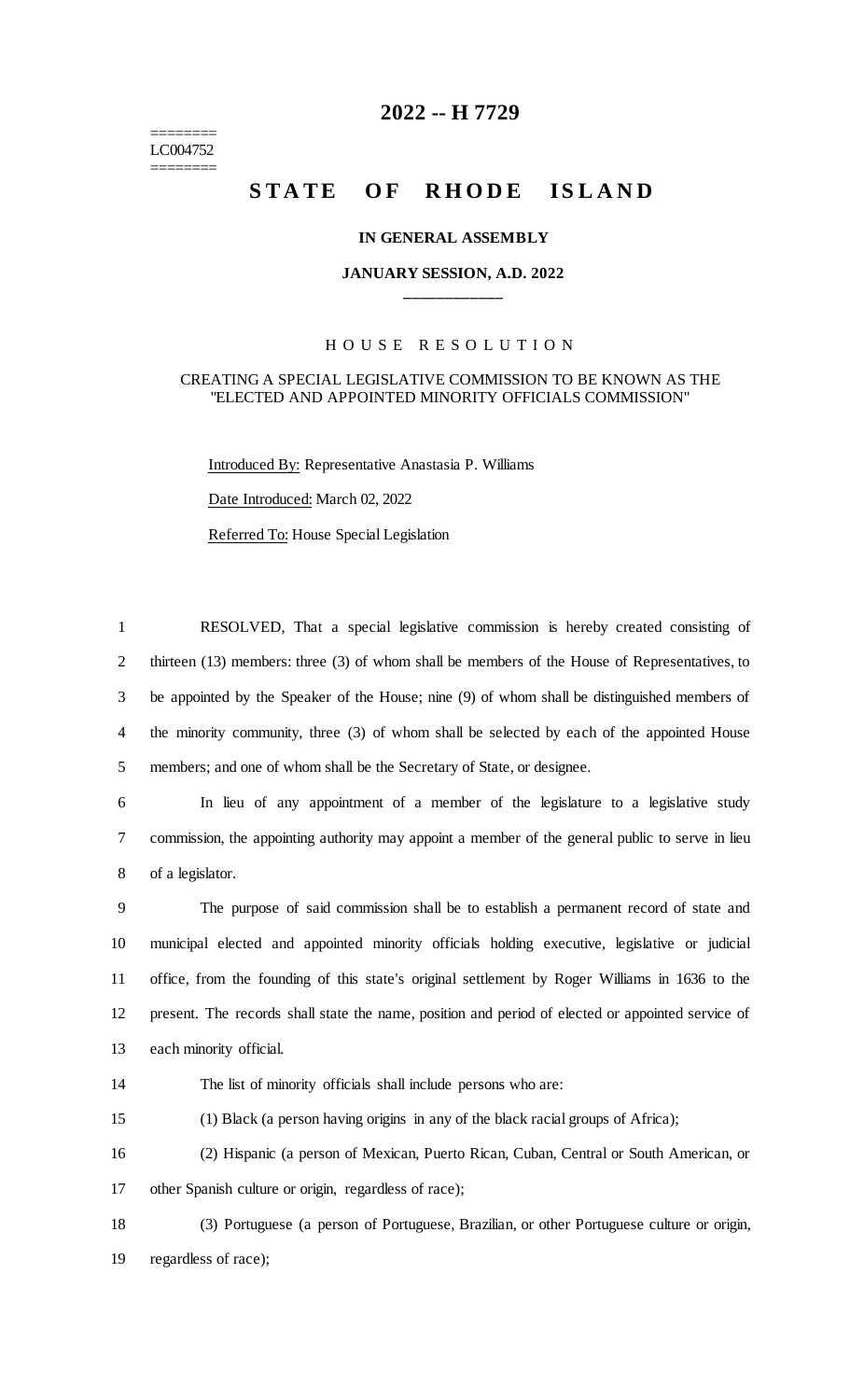(4) Asian American (a person having origins in any of the original peoples of the Far East, Southeast Asia, the Indian subcontinent, or the Pacific Islands);

 (5) American Indian and Alaskan Native (a person having origins in any of the original peoples of North America; and

 (6) Members of other groups or individuals found to be economically and socially disadvantaged.

 Forthwith upon passage of this resolution, the members of the commission shall meet at the call of the Speaker of the House and organize and shall select a chairperson from among the legislators.

Vacancies in said commission shall be filled in like manner as the original appointment.

The membership of said commission shall receive no compensation for their services.

 All departments and agencies of the state, shall furnish such advice and information, documentary and otherwise, including access to the state archives, to said commission and its agents as is deemed necessary or desirable by the commission to facilitate the purposes of this resolution.

 The Speaker of the House is hereby authorized and directed to provide suitable quarters for said commission; and be it further

 RESOLVED, That the commission may accept and solicit funds, including any gifts, donations, grants or bequests or any federal funds for any of the purposes of this commission; and be it further

 RESOLVED, That the commission shall report its findings and recommendations to the House of Representatives, the Secretary of State and the State Archivist no later than February 7, 2024, and said commission shall expire on May 7, 2024; and be it further

 RESOLVED, That the Secretary of State is respectfully requested to publish on its official website all information provided by the commission.

======== LC004752 ========